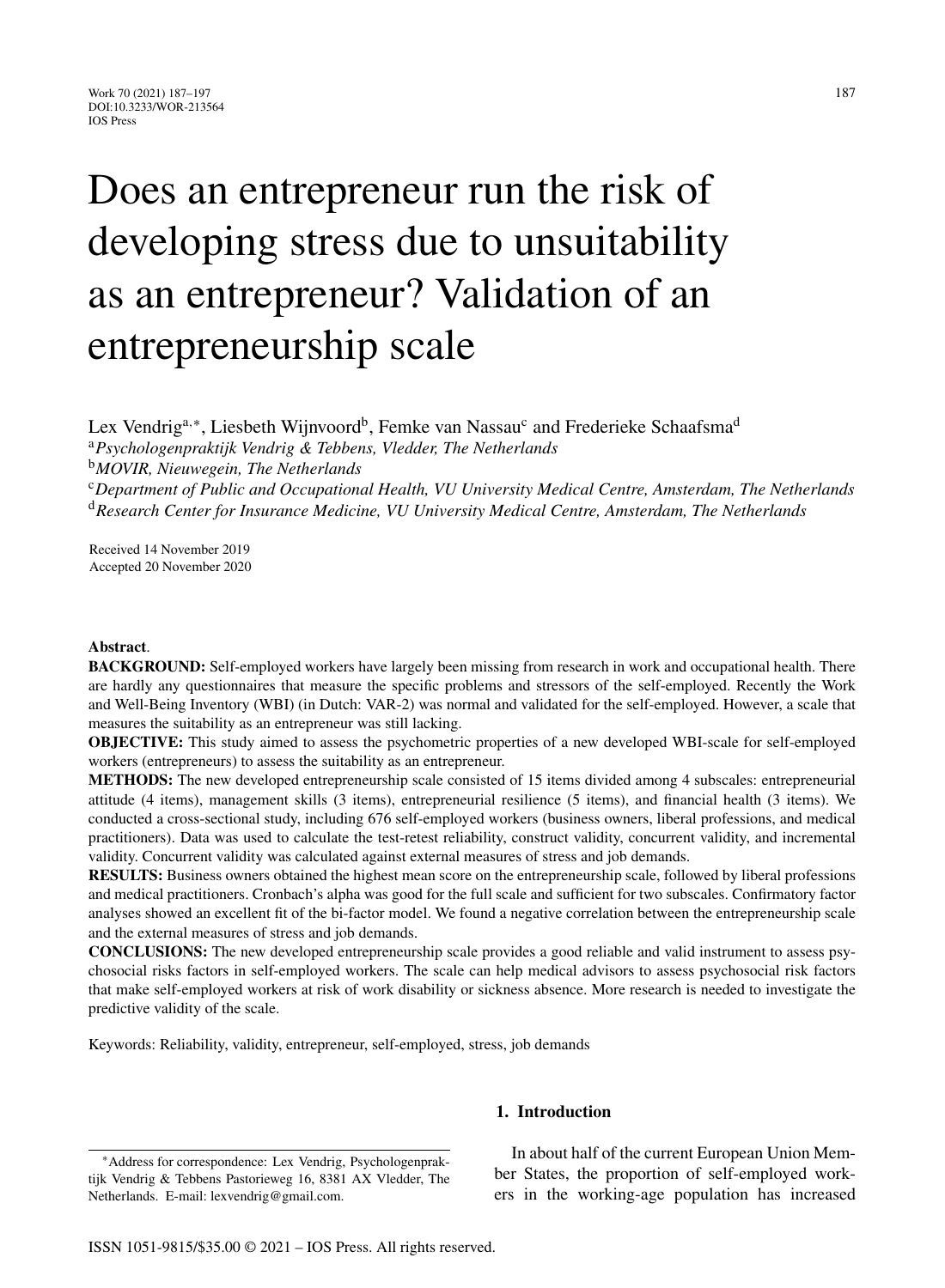over the last decade [1]. In the European Union almost 33 million people (15 percent) of workers are entrepreneurs [1]. The rise of self-employed workers may be at least partially attributable to the increase in outsourcing and freelance work in the last decade. Although some individuals become self-employed out of necessity (e.g., job loss), others come to self-employment for other reasons (e.g., opportunity; dislike the idea of having a boss) [2]. Research on self-employed workers in Finland suggests that, compared with 'opportunity entrepreneurs', 'necessity entrepreneurs' are less satisfied with self-employment [3], which can be associated with increased stress. The definition of self-employment and entrepreneurship overlap. Both terms generally refer to generating an income without being an employee. Entrepreneurs can be regarded as a 'subgroup' of self-employed workers who create or maintain their own business.

Although systematic research is scarce, some studies examined differences between self-employed workers and employees, such as job satisfaction, autonomy and mental health in self-employment [4, 5]. However, some self-employed workers experience also greater pressure associated with owning a small business [6]. Uncertainty about income is a common background stressor in the self-employed. Other specific stressors reported are: slow-downs in business, reputational threat, betrayal, unreasonable customers, and serious illness (because of its impact on business and the lack of backup) [2].

Self-employed workers have largely been missing from research in occupational health [7]. Screening tools to assess psychosocial risk factors are predominantly developed and normed for employees. In a recent study, the Work and Well-Being Inventory (WBI) (in Dutch: VAR-2), a broad screening tool to assess psychosocial risks factors in employees, was adapted and evaluated for self-employed workers [5]. However, though the norms are now suitable for self-employed workers, specific stressors related to self-employment are still missing.

In the Netherlands, self-employed workers can rely on occupational disability insurance if they have a medical condition that limits their work ability. Medical advisors will then evaluate the disability claim of these workers. Unsystematic observations by these medical advisors have revealed that 'not being a real entrepreneur' can be an important risk factor for job strain in self-employed workers which can even cause work disability. This subset of self-employed workers has a higher risk of developing stress symptoms

because they do not have the skills needed to run a business (i.e., having difficulty in coping with the responsibilities of self-employment, do not have the discipline to keep proper accounts, etc.).

Following these non-systematic observations by the medical advisors, a qualitative explorative study was carried out to identify the specific stressors and risk factors are that can make the self-employed incapable of working [8]. Self-employed workers varying in type of business and demographic background (i.e., entrepreneurs working in small business, liberal professionals, blue color workers working for themselves, etc.) were interviewed in this study. This resulted in 12 themes relating to stressors that selfemployed workers face and the necessary skills to deal with. According to these self-employed workers financial uncertainty, conflict of interest, large responsibility, high number of working hours, managing tasks, and administrative burden were the major themes they faced. Relevant personality traits for successful entrepreneurship were: resistance to stress, being all-round, flexible, a good communicator, good leadership, and the ability to set limits [8].

If we compare the results of our qualitative study [8] with the results of qualitative study of Schonfled [2] we see both similarities and differences. Financial uncertainty appeared to be one of the most important stressors of the self-employed in both studies. Schonfeld also found that external threats such as reputational threat, betrayal and unreasonable customers were stressful. Dutch interviewed self-employed people [8] indicated that they suffer most from the pressure of running their own business, such as bearing a great responsibility, high number of working hours and managing tasks. Schonfeld [2] identified some specific coping strategies self-employed workers employed to lower the impact of the stressors such as seeking alternative ways to improve their earnings and changing business practices. Our interviews also showed that responding flexibly to change is an important way of managing stressors [8].

Frese and Gielnik [9] have described a psychological model of entrepreneurship; the action-characteristics model of entrepreneurship. This model describes the personality, motivational/affective antecedents and action characteristics that contribute to entrepreneurial success. Although this model does not elaborate on the stressors of the self-employed, it does underline the importance of a 'readiness for action' attitude entrepreneurs must possess in order to achieve success. Personality characteristics described by this model include: risk propensity,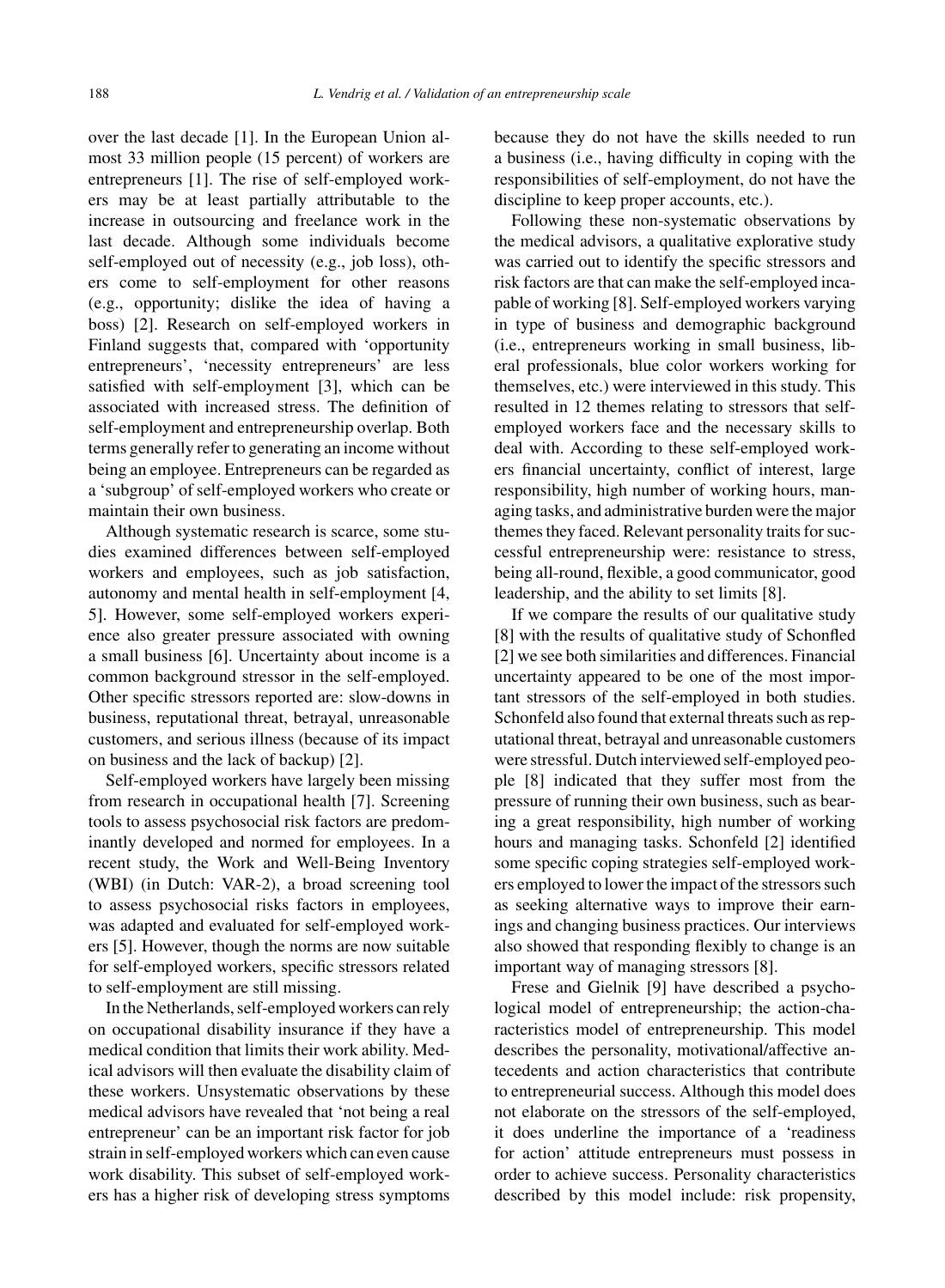innovativeness, stress tolerance and achievement motivation. This was also acknowledged by our interviewed self-employed workers. To date, one may assume that entrepreneurs lacking these characteristics are at risk to develop stress.

The results of the qualitative study [8] we carried out served as input for the construction of a scale of entrepreneurship that we wanted to add to the WBI version for the self-employed. The aim of this study was (1) the construction of a simple scale that quickly provides insight into whether the entrepreneur is at risk of developing stress or other psychological complaints because the self-employed person lacks the necessary characteristics that a self-employed person must possess; (2) to investigate the psychometric properties (reliability and construct, concurrent, and incremental validity) of this new developed scale.

#### **2. Materials and methods**

#### *2.1. Design*

The study uses a cross sectional design. The entrepreneurship scale and the external measures were administered online in October 2017. The entrepreneurship scale was administered twice with a two-week time interval to determine the test-retest reliability. During the first test administration the participants were asked if they were willing to complete the test again.

#### *2.2. Participants*

The participants were derived from two private disability insurance companies. The participants approached are a random sample and a representation of the two populations: the vast majority are healthy and working and a small proportion will be incapacitated. The two private disability insurance companies (A and B) differ to some degree in the type of customers. Insurance company A focuses mainly on white collar workers, whereas insurance company B focuses mainly on blue color workers and owners of small businesses. Together they provide a reasonable reflection of the population of self-employed persons in the Netherlands. 8.000 people of insurance company A and 2.370 people of insurance company B were invited to participate in the survey in the fall of 2017. The participants were informed by the objective of the study and invited to fill questionnaires by e-mail if they agreed to participate. Participation in the study was voluntary and anonymous. Based

on previous surveys, we expected a response rate of about 5% – 10%. Informed consent was obtained from all individual participants included in the study. The study was approved by the Medical Ethical Committee of the VU University Medical Center (No: 2016.437). The filled in questionnaires were only accessible to the researchers (L.V. and F.S), and not to the professionals of insurance companies A and B. The non-responders did not receive a reminder to fill in the questionnaire. The sample was divided into three groups: business owners (B); owners of small and medium sized businesses and blue color workers working for themselves); liberal professions (L); and medical practitioners (M).

# *2.3. Measures*

Construction of the entrepreneurship scale. In an earlier study the existing scales of the Work and Well-being Inventory (WBI) (in Dutch: VAR-2) were adapted and norms were established for selfemployed workers [5]. The conducted qualitative study provided the insight that an extra scale should be added to the WBI-version for self-employed workers [8] to measure the specific issues of this group. The answering categories for the items of the entrepreneurship scale are the same as the other WBI-items. The respondent was asked to judge each item to which extent he or she agrees with it. The response categories are: 'not', 'somewhat', 'mostly' and 'fully.'

In a pilot study prior to the current study, the 12 themes resulting from the qualitative study were converted into 33 items and further examined. The following steps were taken. First, correlations were calculated between all items and between the items and the total score of the scale. Items with a correlation < 0.30 with the total score of the scale were removed. Items that correlated too strongly with each other  $(> 0.80)$  were also removed to prevent item redundancy. The result was a final set of 15 items. With an exploratory factor analysis, the heterogeneity of the scale was investigated. The exploratory factor analysis showed that the scale is heterogeneous in terms of content and can be further divided into 4 subscales: Entrepreneurial attitude (4 items), Management skills (3 items), Entrepreneurial resilience (5 items), and Financial health (3 items). Thus, the Entrepreneurship full scale is a composition of the four subscales and is based on a model in which entrepreneurship is a distinguishable attribute composed of different traits [9]. The items are shown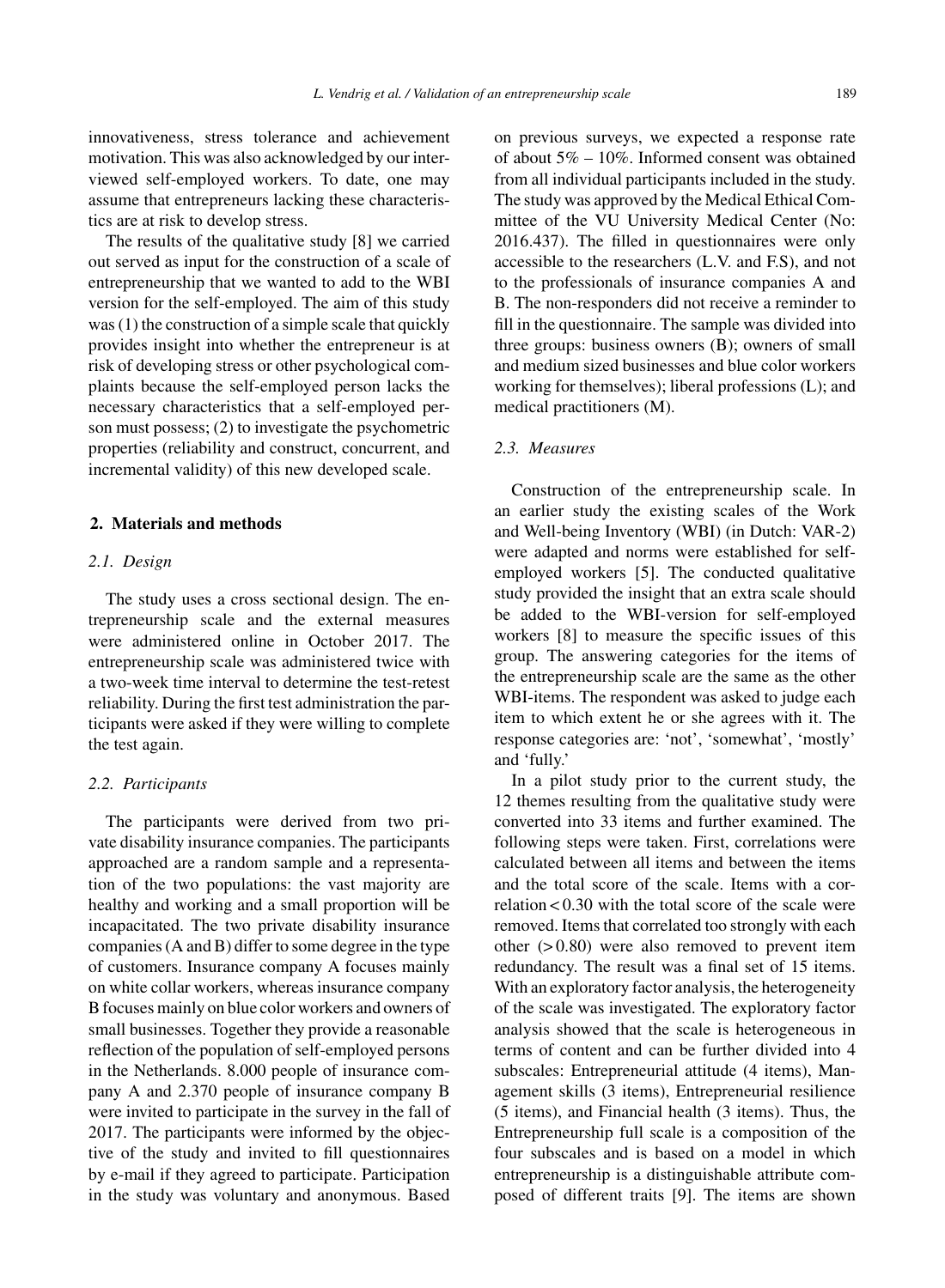in the Appendix. In contrast to the other three subscales, the items of the 'Entrepreneurial resilience scale' are negatively stated (see Appendix). Therefore, we scored these items in the opposite direction so that all of the four scales are in the same (positive) direction. Lower scores on the Entrepreneurship (full) scale indicate a reduced suitability for entrepreneurship, and higher scores indicate more resilience to the challenges of being self-employed.

External measures. The following measures were used to test the predictive validity of the entrepreneurship scale.

*Depression Anxiety Stress Scale* (DASS). The stress scale of the 21-item version of the Dutch adaptation of the DASS was used [10]. Participants rated the extent to which they had experienced each symptom over the previous week on a four-point Likert scale ranging from 0 (did not apply to me at all) to 3 (applied to me very much, or most of the time). The psychometric properties of the DASS has been shown to be suitable for use in an occupational health care setting [11].

*Job Content Questionnaire* (JCQ). The Dutch version of the JCQ was used for the measurement of job strain [12]. The JCQ has been developed to test the job-demand-control-support (JDC-S) model and has dominated research on occupational stress in employees [13]. The psychological demands scale was used in this study as an external measure for job strain. The JCQ has not been validated for the self-employed.

*Entrepreneurial Job Demands Scale* (EJDS) [14]. The EDJS was used to examine job strain of entrepreneurs. The EJDS captures three dimensions of entrepreneurial job demands: 'time' (5 items; alpha = 0.86), 'uncertainty & risk' (6 items; alpha =  $0.76$ ), and 'responsibility' (3 items; alpha = 0.67).

*Work and Well-Being Inventory* (WBI) [5]. The WBI is a multidimensional screening tool that is used within occupational health care and rehabilitation and has 82 items distributed among 13 scales. The WBI has been validated for healthy employees, sick-listed employees and rehab patients, and recently also for self-employed workers [5, 15]. The job strain, control and stress scales of the WBI were used to test the incremental validity of the new added entrepreneurship scale (see statistical analysis). Alpha of job strain (8 items) and stress (6 items) are 0.84 and alpha of control (5 items) is 0.89 for the self-employed [5]. The WBI stress scale correlates 0.71 with the Depression Anxiety Stress Scale (DASS) in self-employed workers, and correlates 0.71 with the 4-Dimensional Symptom Questionnaire (4DSQ) distress scale in employees [5, 14]. The WBI-job strain scale correlates 0,62 with JCQ Psychological demands in self-employed workers and 0,71 in employees [5, 14]. The WBI control scale correlates 0.74 with JCQ decision latitude in the self-employed [5].

The WBI was filled in by all participants of this study. The DASS, JCQ and EDJS was filled in by subsamples of respectively 115, 90 and 118 participants.

#### *2.4. Statistical analysis*

The internal consistency of the entrepreneurship scale (15 items) and its four subscales were examined by means of Cronbach's alpha. Values of 0.70 – 0.90 were considered acceptable [16].

The test-retest reliability was tested by calculating the Intraclass Correlation Coefficients (ICC) in a subsample of 150 persons of the sample of insurance company A. The time between the first and second test administration was 14 days. For the calculation of ICC a two-way mixed model with absolute agreement was used. ICC of 0.40 – 0.75 were considered fair, while ICC > 0.75 were considered excellent [15].

In addition, it was tested whether the full scale and subscales follow a normal distribution by performing a One-Sample Kolmogorov–Smirnov test. We assumed a normal distribution. Possible floor and ceiling effects were also identified. Floor or ceiling effects are considered to be present if  $>15\%$  of the participants achieve the lowest or highest possible score respectively [16].

The construct validity was first examined by means of performing a confirmative factor analysis (CFA). CFA was conducted to test a 1– to 4-factor model and a bi-factor model for the 15 items. The comparative fit index (CFI), Tucker-Lewis Index (TLI) and Root Mean Square Error of Approximation (RMSEA) were used to evaluate the fit of the model.  $CFI > 0.95$ ,  $TLI > 0.95$  and  $RSMEA < 0.06$  are recommended as good models [17].

The construct validity was also investigated by comparing groups of self-employed people who differ in the extent to which we can regard them as 'real' entrepreneurs. Three groups were compared: business owners (B); liberal professions (L); and medical practitioners (M). We assumed the mean score of  $B > L > M$  and tested this hypothesis by performing ANOVA's for the entrepreneurship full scale and the four subscales.

The concurrent validity was examined by relating the entrepreneurship scale to two outcome measures: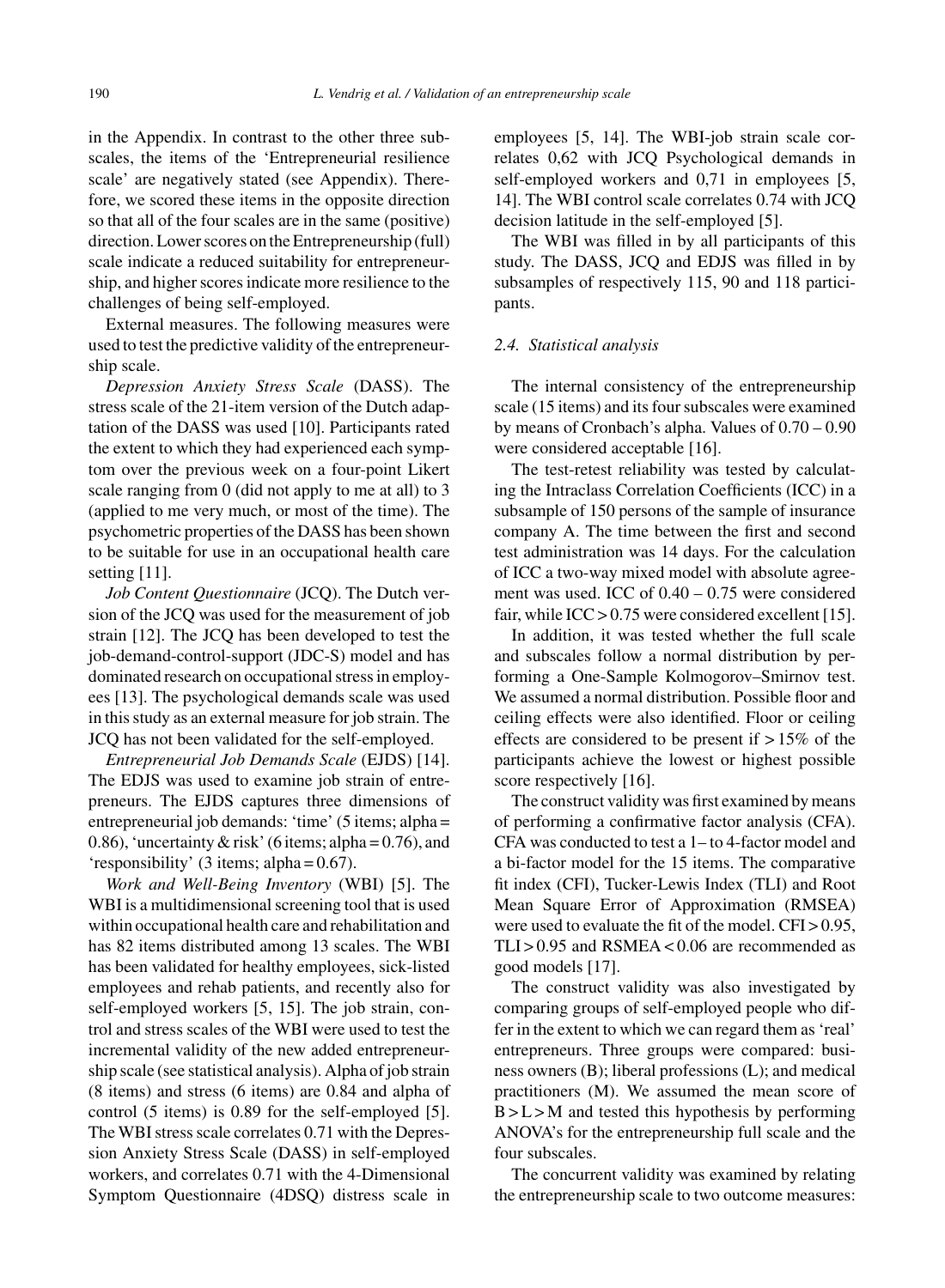job strain (JCQ and EDJS) and stress (DASS). Selfemployed workers lacking entrepreneurship were assumed to be prone to increased levels of job strain and stress. Thus, negative correlations (Pearson r) were hypothesized between the entrepreneurship full scale and subscales and job strain (WBI and EJDS) and stress (DASS).

Finally, the incremental validity of the Entrepreneurship (full) scale was examined. The entrepreneurship scale has incremental validity if this scale predicts the level of stress of the self-employed over and above the amount of variance shared between the WBI-measures of job strain, control and stress. Job strain and control are the most important and most studied psychosocial risk factors for increased stress in employees. Job demands and control were included in the regression analysis both as independent terms as well as an interaction term (job demands x control) since the job demands control model predicts that, in particular, the combination of high work pressure and low control is associated with stress [18]. The incremental validity was examined by means of hierarchical multiple regression analysis.  $\Delta R^2$  was calculated for each independent variable that was consecutively added to the regression analysis with stress (WBI) as the dependent variable. Two regression analyses were performed. In the first hierarchical multiple regression analysis entrepreneurship was entered as the last variable, and in the second analysis entrepreneurship was entered as the first variable. By this procedure it is possible to reveal the incremental value of entrepreneurship to the traditional predictors of job strain and control in the prediction of stress and vice versa.

# **3. Results**

#### *3.1. Final sample*

The response rate was 6,5% resulting in a final sample of 676 participants. A subsample of 150

Table 1 Sample characteristics

| Mean age in years (SD)                 | 46.8(9.3)  |
|----------------------------------------|------------|
| Female $sex\%$ (N)                     | 43.0 (291) |
| Medically disabled (off work) $\%$ (N) | 5.0(34)    |
| Type of self-employment                |            |
| Business owners $% (N)$                | 15.7 (106) |
| Liberal professions $\%$ (N)           | 40.4(273)  |
| Medical practitioners $% (N)$          | 43.9 (297) |
| Total                                  | 676        |
|                                        |            |

subjects filled in the questionnaire twice with a mean interval of 14 days (range: 10–29 days). The sample characteristics are shown in Table 1. The number of business owners  $(N = 106)$  was lower compared to liberal professions  $(N = 273)$ , and to medical practitioners  $(N = 297)$ . This was partly due to a slightly lower response rate of business owners, but mostly due to the lower prevalence of business owners in the largest sample (insurance company  $A$ ;  $N = 8.000$ ) compared to the other sample (insurance company B:  $N = 2.370$ ). The three samples of self-employed workers were equal in terms of age, but not with regard to sex: men were clearly more prevalent among business owners  $(X^2 = 34.1; p < 0.001)$ .

#### *3.2. Reliability*

Cronbach's alpha was good for the full scale and sufficient for two subscales, but poor for two subscales (Table 3). The stability of all scales was excellent (all ICC's  $> 0.75$ ). The full scale appears to follow a normal distribution (KS-Z = 1.32;  $p > 0.05$ ) with no floor or ceiling effects (both  $< 15\%$ ). The financial health subscale has a clear ceiling effect (> 15% of participants obtain the maximum score (Table 2).

#### *3.3. Construct validity*

*Confirmative factor analysis*. The results of the confirmative factor analysis are shown in Table 3. A bi-factor model shows an excellent fit with the data.

|                               |                    |                     | Table 2<br>Reliability parameters of the entrepreneurship scale |               |        |               |              |
|-------------------------------|--------------------|---------------------|-----------------------------------------------------------------|---------------|--------|---------------|--------------|
|                               | Number<br>of items | Cronbach's<br>alpha | Test-retest<br>reliability $(ICC)^a$                            | 95% CI        | $KS-Z$ | $\%$ at floor | % at ceiling |
| Entrepreneurship (full scale) | 15                 | 0.84                | 0.95                                                            | $0.93 - 0.96$ | 1.32   | 0.0           | 0.4          |
| <b>Subscales</b>              |                    |                     |                                                                 |               |        |               |              |
| Entrepreneurial attitude      | 4                  | 0.76                | 0.91                                                            | $0.88 - 0.94$ | 2.20   | 1.0           | 1.2          |
| Management skills             | 3                  | 0.60                | 0.88                                                            | $0.84 - 0.92$ | 2.85   | 0.6           | 9.5          |
| Entrepreneurial resilience    |                    | 0.68                | 0.92                                                            | $0.89 - 0.94$ | 3.36   | 0.1           | 6.8          |
| Financial health              | 3                  | 0.87                | 0.90                                                            | $0.86 - 0.93$ | 4.85   | 0.7           | 34.0         |

*ICC* Intraclass Correlation Coefficient; *KS-Z* Kolmogorov–Smirnov Z <sup>a</sup> Subsample (N = 150) of total population (N = 676).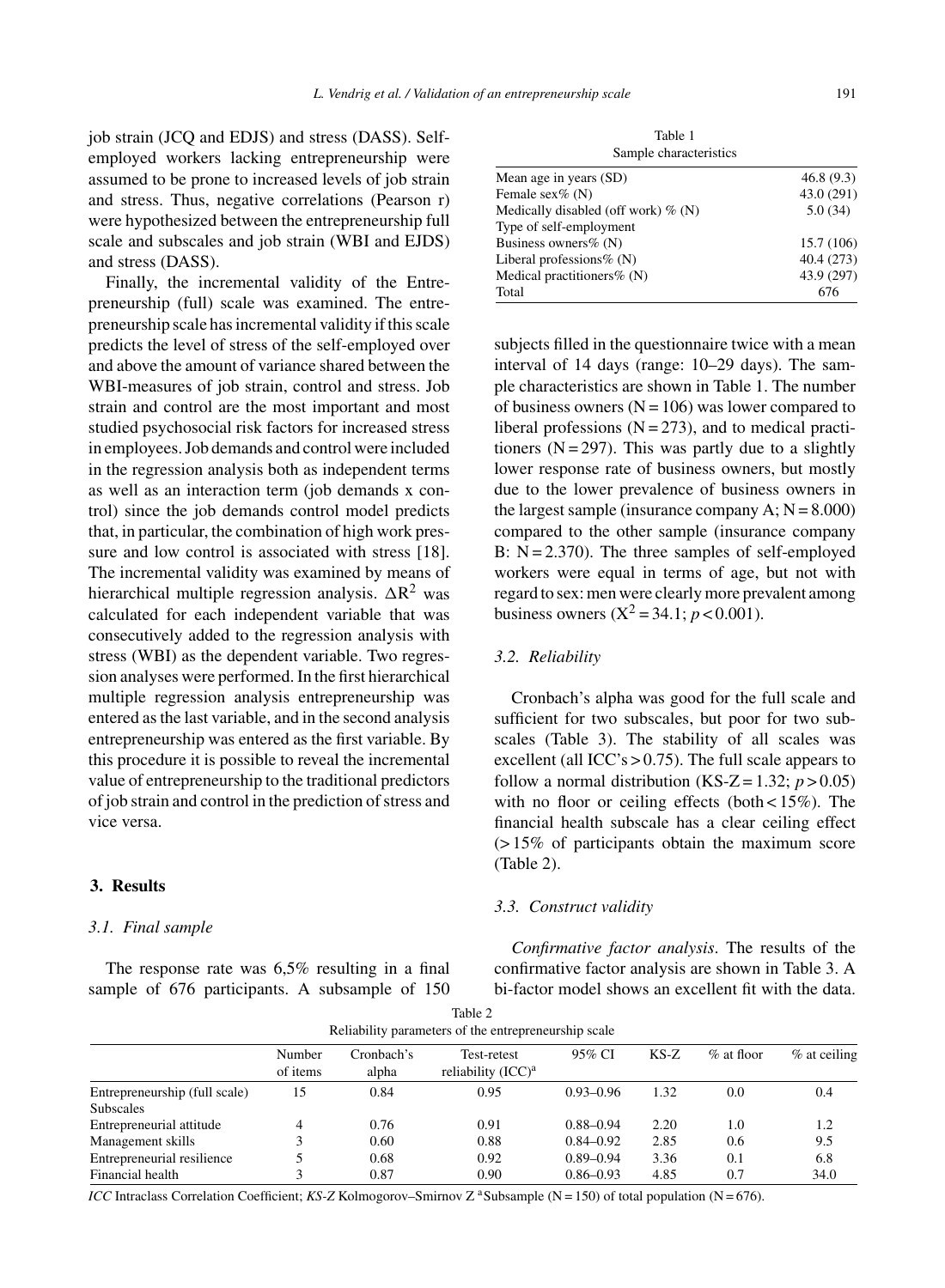|                 |                  | Results of confirmative factor analysis (CFA) |                           |
|-----------------|------------------|-----------------------------------------------|---------------------------|
| Model           | CFI <sup>a</sup> | TLI <sup>a</sup>                              | <b>RMSEA</b> <sup>a</sup> |
| 1-Factor model  | 0.60             | 0.53                                          | 0.14                      |
| 2-Factor model  | 0.84             | 0.81                                          | 0.09                      |
| 3-Factor model  | 0.84             | 0.81                                          | 0.09                      |
| 4-Factor model  | 0.92             | 0.90                                          | 0.07                      |
| Bi-factor model | 0.99             | 0.98                                          | 0.05                      |

Table 3 Results of confirmative factor analysis (CFA)

*CFI* comparative fit index; *TLI* Tucker-Lewis index; *RMSEA* root mean square error of approximation <sup>a</sup>CFI > 0.95, TLI > 0.95 and RSMEA < 0.06 are recommended as good models [17].

The low CFI (0.60) for the one-factor model implies that the Entrepreneurship scale is rather multidimensional instead of one-dimensional. The bi-factor model shows an excellent fit with the data (Table 3). The bi-factor model represents a general construct comprised of 4 interrelated domains, thus supporting the structure of one full scale and 4 subscales. The bi-factor model is shown in Fig. 1. The item with the highest loading (0.74) on the full scale was "I feel like a real entrepreneur" thus adding extra support for both the construct validity and content validity of the Entrepreneurship scale (Fig. 1). The correlations between the subscales are shown in Table 4. All correlations are significant at  $p < .001$ . The range of the correlations (0.25–0.52) indicates that the subscales tap both some unique and some shared variance which is in line with the bi-factor model.

*Validation with group differences*. Business owners  $(B; N = 106)$  obtained the highest mean score on the Entrepreneurship scale  $(M = 54.1; SD = 6.5)$ followed by liberal professions  $(L; N=273)$ 



Fig. 1. Bi-factor model of the Entrepreneurship scale.

| Table 4                                                     |
|-------------------------------------------------------------|
| Correlations <sup>*</sup> (Pearson r) between the subscales |

|                            | Entrepreneurial<br>attitude | Management<br>skills | Entrepreneurial<br>resilience | Financial<br>health |
|----------------------------|-----------------------------|----------------------|-------------------------------|---------------------|
| Entrepreneurial attitude   |                             | 0.52                 | 0.40                          | 0.25                |
| Management skills          |                             |                      | 0.45                          | 0.41                |
| Entrepreneurial resilience |                             |                      |                               | 0.29                |
| Financial health           |                             |                      |                               |                     |

∗All correlations are significant at *p* < 0.001.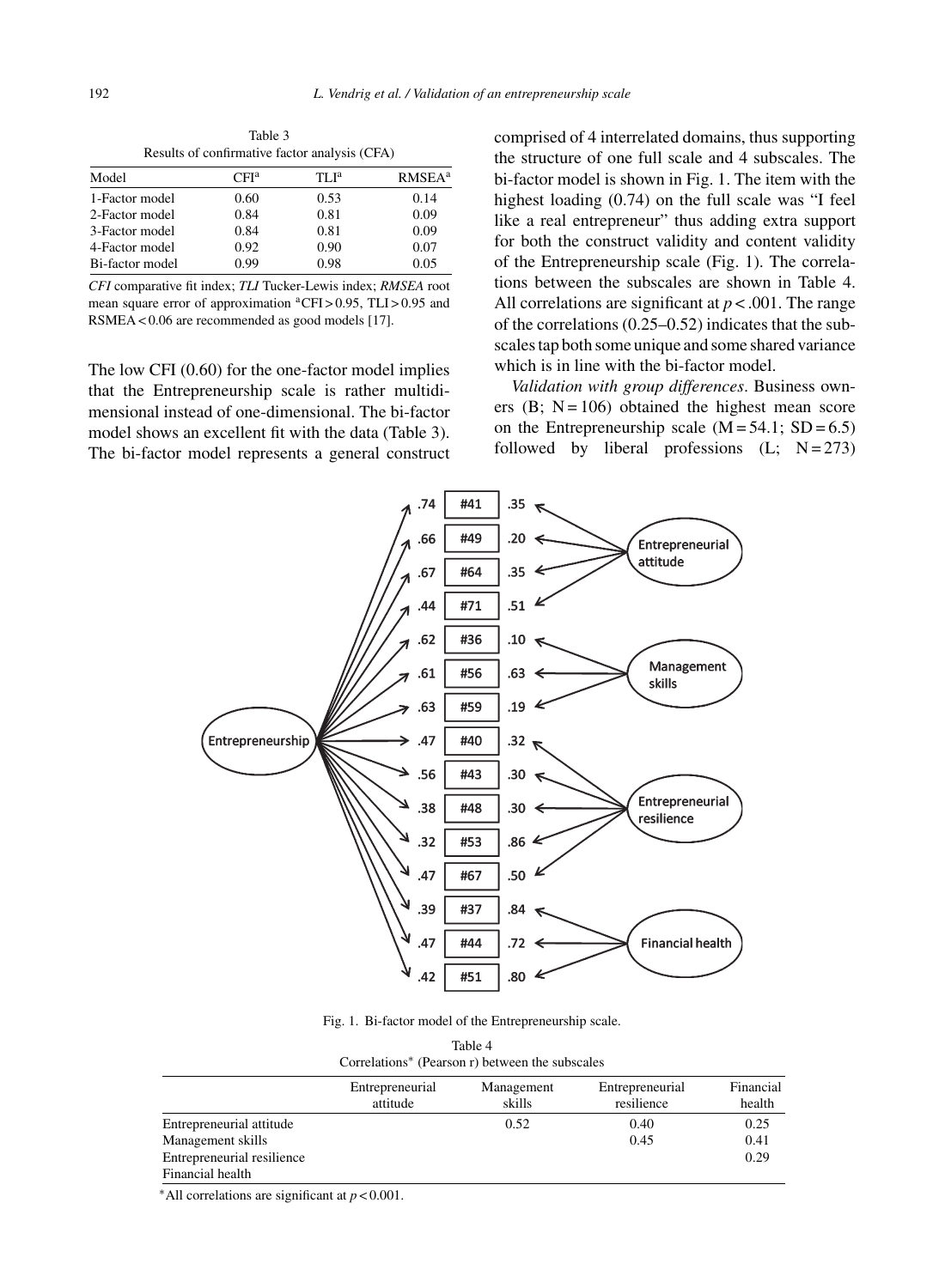*L. Vendrig et al. / Validation of an entrepreneurship scale* 193

|                               | <b>Business owners</b><br>$(N = 106)$ |           | Liberal Professions<br>$(N = 273)$ |           | Medical practitioners<br>$(N = 284)$ |           |          |
|-------------------------------|---------------------------------------|-----------|------------------------------------|-----------|--------------------------------------|-----------|----------|
|                               | Mean                                  | <b>SD</b> | Mean                               | <b>SD</b> | Mean                                 | <b>SD</b> | F        |
| Entrepreneurship (full scale) | 54.1                                  | 6.5       | 52.8                               | 7.5       | 49.3                                 | 6.9       | $25.2**$ |
| <b>Subscales</b>              |                                       |           |                                    |           |                                      |           |          |
| Entrepreneurial attitude      | 11.0                                  | 2.3       | 10.6                               | 2.4       | 8.7                                  | 2.5       | $57.2**$ |
| Management skills             | 9.2                                   | 1.8       | 9.1                                | 1.9       | 8.6                                  | 1.8       | $6.2*$   |
| Entrepreneurial resilience    | 17.1                                  | 2.5       | 16.5                               | 2.5       | 15.3                                 | 2.7       | $28.9**$ |
| Financial health              | 9.9                                   | 2.0       | 9.9                                | 2.2       | 10.0                                 | 1.8       | 0.8      |

Table 5 Mean scale score of business owners, liberal professions and medical practitioners on the entrepreneurship full scale and subscales

∗*p* < 0.01; ∗∗*p* < 0.001.

 $(M = 52.8; SD = 7.5)$ . Medical practitioners  $(M; N = 1)$ 284) obtained the lowest mean score  $(M = 49.3;$  $SD = 6.9$ ). An ANOVA showed the mean differences between groups to be statistically significant  $(F = 25.2; p < 0.001)$  and thus conforming the hypothesis of  $M(B) > M(L) > M(M)$ , see Table 5.

#### *3.4. Concurrent validity*

Correlations (Pearson r) between the Entrepreneurship scale and the external measures of stress (DASS) and job demands (JCQ and EDJS) are shown in Table 6. A substantial negative relationship appeared between Entrepreneurship (full scale) and the outcome measures which support the hypothesis that self-employed workers possessing less entrepreneurial capabilities experience more stress and work pressure. Of the four subscales, Entrepreneurial resilience had the highest correlation with all outcome measures. Thus, a low level of entrepreneurial resilience is strongly associated with higher levels of stress and work pressure. No

|                               | <b>Stress</b><br>(DASS) | Psychological<br>demands (JCO) |           | Entrepreneurial job<br>demands scale (EJDS) |                |  |  |
|-------------------------------|-------------------------|--------------------------------|-----------|---------------------------------------------|----------------|--|--|
|                               |                         |                                | Time      | Uncertainty & risk                          | Responsibility |  |  |
| Entrepreneurship (full scale) | $-0.46**$               | $-0.33**$                      | $-0.33**$ | $-0.67**$                                   | 0.05           |  |  |
| <b>Subscales</b>              |                         |                                |           |                                             |                |  |  |
| Entrepreneurial attitude      | $-0.33**$               | $-0.15$                        | $-0.03$   | $-0.41**$                                   | 0.11           |  |  |
| Management skills             | $-0.23**$               | $-0.14$                        | $-0.24**$ | $-0.43**$                                   | 0.16           |  |  |
| Entrepreneurial resilience    | $-0.45**$               | $-0.43**$                      | $-0.47**$ | $-0.67**$                                   | $-0.18$        |  |  |
| Financial health              | $-0.27**$               | $-0.22*$                       | $-0.21*$  | $-0.41**$                                   | 0.09           |  |  |

Table 6

*DASS* Depression Anxiety Stress Scales; *JCQ* Job Content Questionnaire. ∗*p* < 0.05; ∗∗*p* < 0.01.

#### Table 7

Incremental validity of the entrepreneurship scale over job strain and control in the prediction of stress. Results of hierarchical multiple regression analysis with stress as the dependent variable

|                              | Business owners<br>$(N = 106)$ |              | Liberal Professions<br>$(N = 273)$ |       |              | Medical practitioners<br>$(N = 284)$ |       |              |            |
|------------------------------|--------------------------------|--------------|------------------------------------|-------|--------------|--------------------------------------|-------|--------------|------------|
|                              | $\mathbb{R}^2$                 | $\Delta R^2$ | $\Delta F$                         | $R^2$ | $\Delta R^2$ | $\Delta F$                           | $R^2$ | $\Delta R^2$ | $\Delta F$ |
| Job strain and control first |                                |              |                                    |       |              |                                      |       |              |            |
| 1. Job strain                | 0.22                           | 0.22         | $29.9**$                           | 0.25  | 0.25         | 89.8**                               | 0.25  | 0.25         | $100.6**$  |
| 2. Control                   | 0.23                           | 0.01         | 1.5                                | 0.26  | 0.01         | 3.5                                  | 0.28  | 0.03         | $10.2*$    |
| 3. Job strain x control      | 0.24                           | 0.01         | 0.2                                | 0.26  | 0.00         | 2.0                                  | 0.31  | 0.03         | $10.9*$    |
| 4. Entrepreneurship          | 0.32                           | 0.08         | $12.5*$                            | 0.33  | 0.07         | $27.7**$                             | 0.35  | 0.04         | $20.7**$   |
| Entrepreneurship first       |                                |              |                                    |       |              |                                      |       |              |            |
| 1. Entrepreneurship          | 0.21                           | 0.21         | $27.2**$                           | 0.19  | 0.19         | $61.8***$                            | 0.19  | 0.19         | $70.7**$   |
| 2. Job strain                | 0.32                           | 0.11         | $16.9**$                           | 0.33  | 0.14         | $57.2***$                            | 0.32  | 0.13         | 55.8**     |
| 3. Control                   | 0.32                           | 0.00         | 0.01                               | 0.33  | 0.00         | 0.04                                 | 0.33  | 0.01         | 2.3        |
| 4. Job strain x control      | 0.32                           | 0.00         | 0.17                               | 0.33  | 0.00         | 1.8                                  | 0.35  | 0.02         | $10.6*$    |

∗*p* < 0.01; ∗∗*p* < 0.001.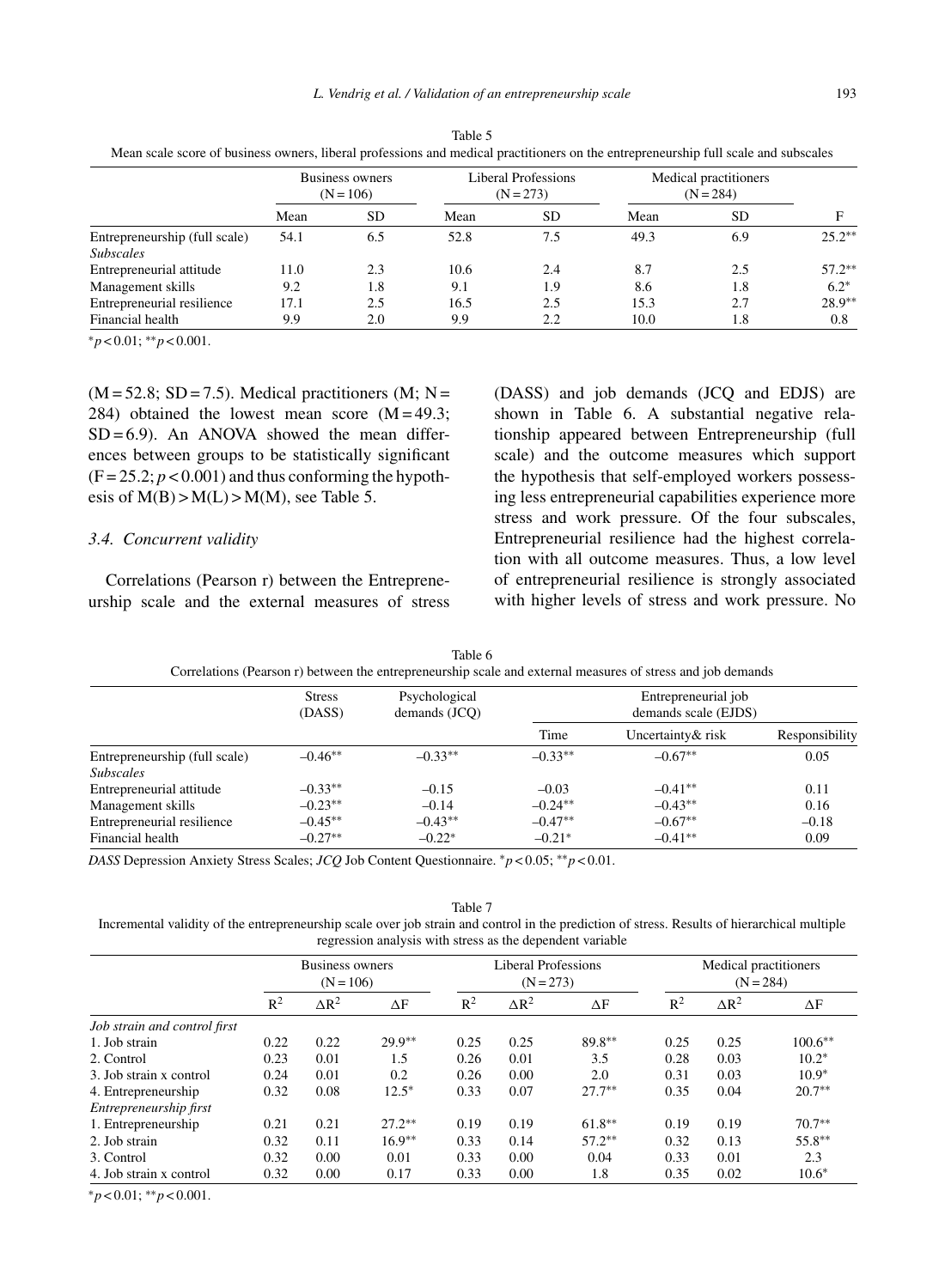correlations were observed with the EDJS-subscale responsibility.

#### *3.5. Incremental validity*

Table 7 shows the results of the two performed hierarchical multiple regressions analyses. The results showed that the total amount of explained experience  $(R<sup>2</sup>)$  is about the same for all three groups (between 0.32 and 0.35) but with a different structure. In all three groups of self-employed workers entrepreneurship added a significant amount of unique variance supporting the incremental validity of the scale. However, control did not add any variance in addition to entrepreneurship for the business owners and liberal professions whereas it still did for the medical practitioners.

#### **4. Discussion**

## *4.1. Main findings*

We developed a new scale entitled 'Entrepreneurship' with four subscales (Entrepreneurial attitude, Management skills, Entrepreneurial resilience and Financial health) for the WBI screening tool to assess psychosocial risk factors for self-employed workers based on the themes that had emerged from a previous qualitative study with these type of workers [8]. The entrepreneurship scale and subscales showed high scores of test and retest reliability, of construct validity and of concurrent validity. The scales followed a normal distribution without floor and ceiling effects, except for the subscale Financial health. Compared to the original WBI scales for job strain and control to predict stress, the new Entrepreneurship scale showed incremental validity. That is, the entrepreneurship scale increased the prediction of stress over that of job strain and control. This finding illustrates that self-employed workers face different challenges and need other skills compared to employees in order to maintain a healthy working life.

## *4.2. Comparison with literature*

The new scale for entrepreneurship, and in particular the subscale 'Entrepreneurial resilience,' showed significant correlations with two subscales within the Entrepreneurial Job Demands Scale (EJDS) by

Dijkhuizen et al. [18], namely the "Uncertainty & risk scale" and the 'Time' scale. There was no correlation with the 'Responsibility' scale of the EJDS. The reason for this is not yet clear. Dijkhuizen et al. observed that the EDJS 'Time' scale obtained absent or very low correlations with the outcome measures in their study [18]. Although, there is some overlap between the EJDS and our new Entrepreneurial scale, there are also some relevant differences. Both scales deal with potential stressors of entrepreneurs. However, the development of the EDJS was based on the literature and on conversations with business owners, and focuses on job demands of this type of self-employed workers. Whilst the scale of the current study was mainly based on the previous qualitative study by Lek et al. [8] with different types of self-employed workers (i.e., entrepreneurs working in small business, liberal professionals, blue color workers working for themselves, etc.) and focuses on the (long term) ability to work in a healthy way. Another difference concerns entrepreneurial attitudes and skills. Whereas the EDJS focuses on job demands of entrepreneurs, the Entrepreneurship scale of this study on the other hand, also assesses the ability to deal with these challenges (entrepreneurial attitudes and skills).

We found that the scale Entrepreneurship, and in particular the subscale Entrepreneurial resilience, was negatively correlated with stress, job demands and with psychological demands. This finding demonstrates that indeed not everybody is suitable for self-employment. This is in line with the conclusion of Kautonen et al. [3] who studied self-employed workers in Finland and suggested that there is a difference between those who choose for the opportunity to become an entrepreneur, and those who cannot find a job as an employee and have to become an entrepreneur out of necessity. However, they also suggested that, on the other hand, financial health over time can improve satisfaction with entrepreneurship, and that therefore training business skills may be helpful.

Dijkhuizen et al. [19] reported that well-being is a key factor for long term subjective financial and personal success as an entrepreneur. This finding illustrates that for society as a whole, for the insurance company, and for the individual self-employed worker stress is a relevant factor and can influence long term business success. In the current cross-sectional study, we found a negative correlation between the Entrepreneurship scale and stress, indicating that self-employed workers who score high on the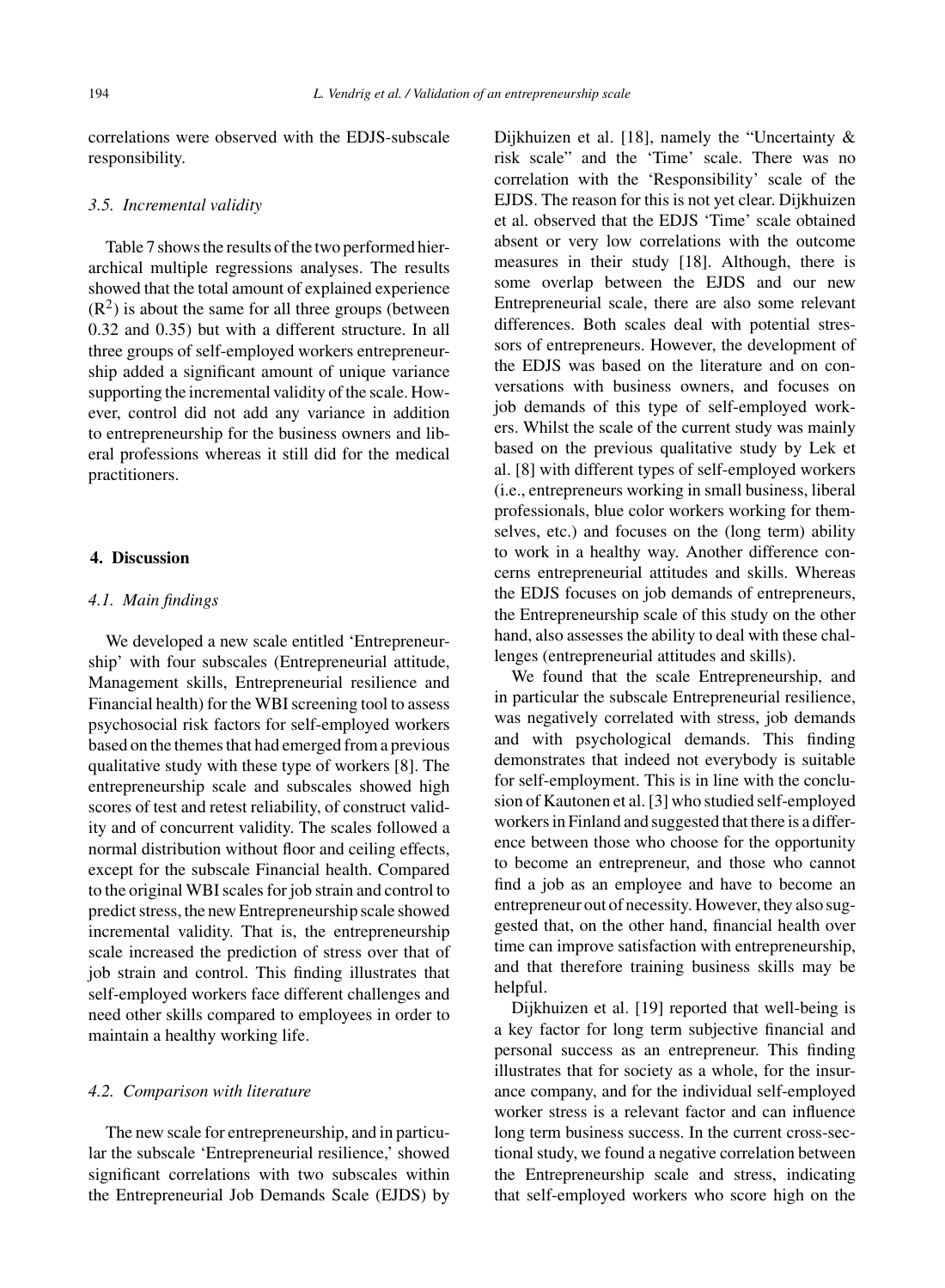Entrepreneurship scale experience less stress. Combining the results of both studies one may cautiously conclude that those who are fit to be self-employed are less stressed by entrepreneurship and therefore have a greater chance of being successful as entrepreneurs in the long term.

#### *4.3. Strengths and limitations*

To our knowledge, this is the first time an entrepreneurship scale has been developed and validated for different types of self-employed workers incorporating both the necessary skills and attitude as well as potential stressors to predict psychosocial stress within this group. For the validation of the scale we used a rather large group of 676 self-employed workers. However, a potential limitation of this study may be the low response rate (6.5%) capturing only a selection of the self-employed worker in the Netherlands, although this was still within the anticipated response rate of 5% and 10% that was expected beforehand. It is important to note that participants were not rewarded for participation and the selfemployed are always quite busy with work. Although low, a response rate of 6.5% is, again, still in line with what we expected. On the other hand, we cannot rule out a selection bias regarding whether or not to participate.

Another potential limitation for further generalizability is that we included only workers who had a disability insurance with these two companies. We know that only a limited percentage (up to 33.5 %) of all self-employed workers have this type of insurance [20], limiting generalizability to other self-employed workers. This is an important limitation of the present study and further examination of this scale in other samples is needed.

A final limitation that we would like to mention is the ceiling effect of the Financial health subscale. This subscale may not fully capture the breadth of the way in which the self-employed perceive their financial situation. At this stage, it is not yet clear whether a third of the self-employed are indeed fully satisfied with the financial health of their business or whether this subscale does not provide an accurate picture. However, there was virtually no floor effect for financial health and this is perhaps even more important because the main purpose of the scale is to recognize people with financial problems. Finally, a group of medical practitioners was over-represented in the current study. We were able to overcome some

of the drawbacks of this by carrying out a number of analyses for the three groups of self-employed persons separately. However, when calculating the norms for the entrepreneurship scale, it is important to weight the different groups of self-employed workers in order to obtain a reasonable representation.

#### *4.4. Practical implications and further research*

Some factor loadings on the subscales are on the low side. Real low factor loadings on the main scale (Entrepreneurship), on the other hand, do not occur. Most vary between 0.40 and 0.60. Our interpretation of this is that the item allocation to the subscales is somewhat arbitrary. The low values for Cronbach's alpha of the Management skills and Entrepreneurial resilience scales match the above. They cannot be applied clinically stand-alone. The small number of items in combination with the heterogeneity of the items appear to be responsible for the relatively low values mentioned. On the other hand, the bi-factor model proved to be stronger than a one-factor model. This is not surprising because, by the nature of this concept, entrepreneurship is not a one-dimensional concept either. The fact that the items therefore show a large variation in content means that the scale is clinically 'rich' and will also be better able to provide a reasonable representation of the characteristics of the entrepreneur in reality. However, an open question is whether this reflects the true nature of the heterogeneity of entrepreneurship or whether this implies that we do not have a psychometrically sound scale. With regard to clinical application, the method which is most appropriate and take into account the above arguments is to interpret only the total score of the main scale (Entrepreneurship). The subscales can be used in a supportive way to gain more insight into which aspects of entrepreneurship are at stake in the case of low scores, but should not be interpreted stand-alone.

The entrepreneurship scale can be used in the daily practice of health professionals dealing with selfemployed workers in combination with the other WBI scales to screen for risk factors of stress. For these health professionals a screening tool that can not only capture personal or social reasons for stress, but also particular risk factors of self-employment will be of additional value. Future studies should focus on the predictive value of the adapted WBI for self-employed workers, and on the added value of intervening based on these WBI scores.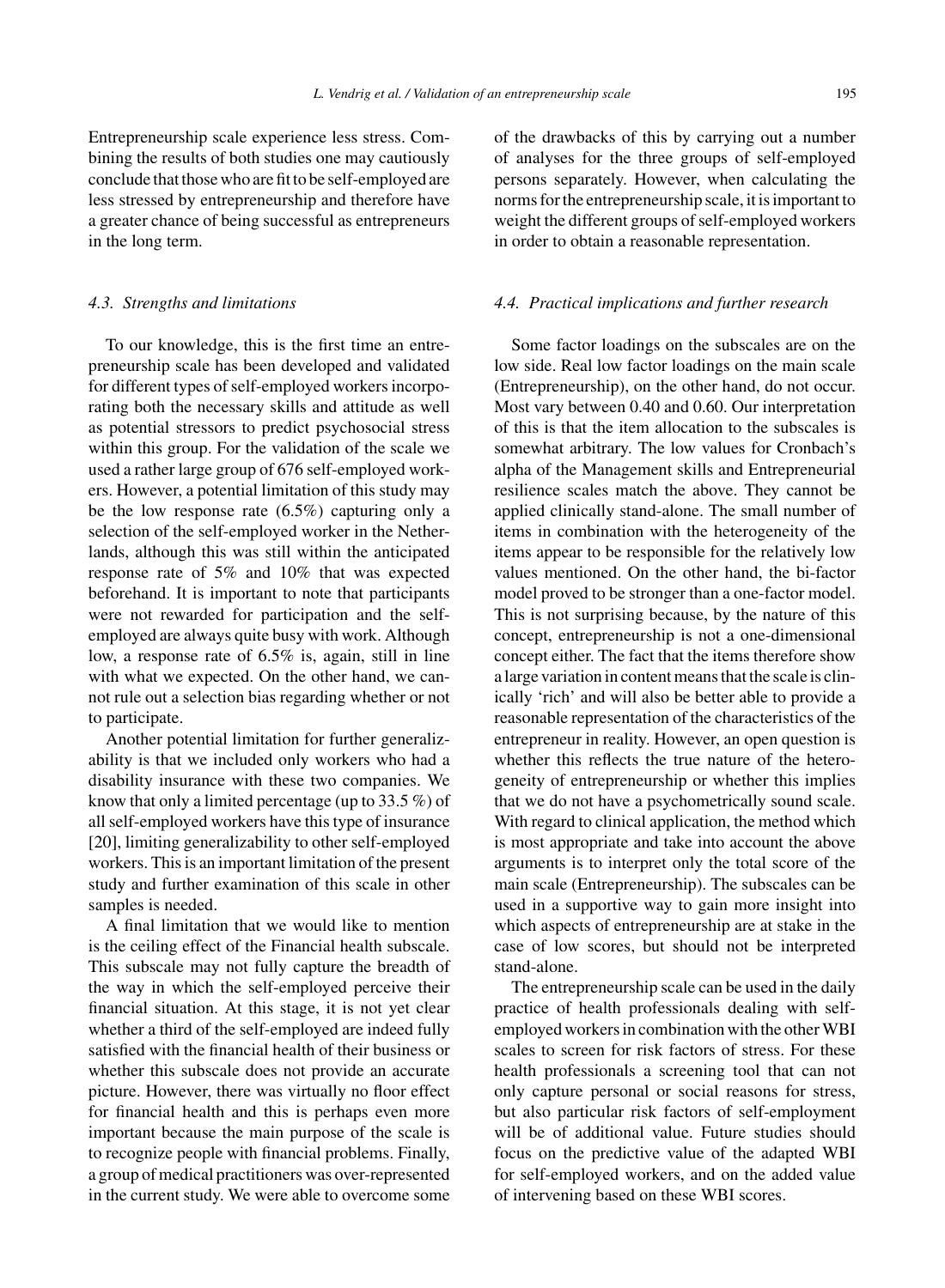### **5. Conclusion**

We have developed a reliable and valid scale to assess psychosocial risk factors that increase the risk of the self-employed becoming incapacitated for work. This scale can be used in the daily practice of occupational- and insurance health practitioners. More research is needed to further examine the validity of the scale and to assess its predictive value.

## **Acknowledgments**

The authors thank the insurance companies MOVIR and TAF for their collaboration. They also want to thank the clients of MOVIR and TAF who participated in this study.

#### **Conflict of interest**

None to report.

#### **References**

- [1] Teichgraber M. Statistics in focus. Labour market and labour force Statistics 2013. European Union labour force survey annual results 2012. Eurostat. Retrieved January 23, 2014, from<http://epp.eurostat.ec.europa>
- [2] Schonfeld I, Mazzola JJ. A Qualitative Study of Stress in Individuals Self-Employed in Solo Businesses. J Occup Health Psychol. 2015;20(4):501-13.
- [3] Kautonen T, Palmroos J. The impact of a necessitybased start-up on subsequent entrepreneurial satisfaction. International Entrepreneurship and Management Journal. 2010;6:285-300.
- [4] Warr P. Self-employment, personal values, and varieties of happiness–unhappiness. J Occup Health Psychol. 2017. doi: 10.1037/ocp0000095.
- [5] Vendrig L, Wijnvoord L, Schaafsma F. Reliability and validity of the Work and Well-Being Inventory (WBI) for self-employed workers: test norms of employees are not suitable for entrepreneurs. J Occup Rehabil. 2017;29:595- 608. doi.org/10.1007/s10926-018-9821-7
- [6] Prottas DJ, Thompson CA. Stress, satisfaction, and the work-family interface: a comparison of self-employed business owners, independents, and organizational employees. J Occup Health Psychol. 2006;11(4):366-78.
- [7] Stephan U, Roesler, U. Health of entrepreneurs versus employees in a national representative sample. J Occup Org Psychol. 2010;83:717-38.
- [8] Lek J, Vendrig AA, Schaafsma FG. What are psychosocial risk factors for entrepreneurs to become unfit for work? A qualitative exploration. WORK. Accepted.
- [9] Frese M, Gielnik MM. The psychology of entrepreneurship. Annu Rev Organ Psychol Organ Behav. 2014;1:413-38.
- [10] Lovibond SH, Lovibond PF. Manual for the Depression Anxiety Stress Scales. Sydney: Psychology Foundation, 1995.
- [11] Nieuwenhuijsen K, de Boer AGEM, Verbeek JHAM, Blonk RWB, van Dijk FJH. The Depression Anxiety Stress Scales (DASS): detecting anxiety disorder and depression in employees absent from work because of mental health problems. Occup Environ Med. 2002;60(Suppl I)i77-i82.
- [12] Houtman I. Reliability and validity of the Dutch version of the karasek job content questionnaire. In: NIOSH/APA conference on stress, work and health. Washington, DC:  $APA: 1995$
- [13] van der Doef M, Maes S. The job demand–control (-support) model and psychological well-being: a review of 20 years of empirical research. Work Stress. 1999;13(2):87-114.
- [14] Dijkhuizen J, van Veldhoven M, Schalk R. Development and validation of the entrepreneurial job demands scale. Int J Knowledge, Innovation and Entrpreneurship. 2014;2(1): 70-88.
- [15] Vendrig AA, Schaafsma FG. Reliability and validity of the Work and Well-Being Inventory. J Occup Rehabil. 2018;28:377-390. doi: 10.1007/s10926-017-9729-7
- [16] Terwee CB, Bot SD, de Boer MR, van der Windt DA, Knol DL, Dekker J. Quality criteria were proposed for measurement properties of health status questionnaires. J Clin Epidemiol. 2007;60(1):34-42.
- [17] Hu L, Bentler PM. Cutoff criteria for fit indexes in covariance structure analysis: conventional criteria versus alternatives. Struct Equat Model. 1996;6(1):1-55.
- [18] Karasek RA. Job demands, job decision latitude and mental strain, implications for job redesign. Adm Sci Q. 1979;24(2):285-308.
- [19] Dijkhuizen J, Gorgievski M, Veldhoven M, Schalk R. Wellbeing, personal success and business performance among entrepreneurs: a two-wave study. J Happiness Stud. 2017. doi 10.1007/s10902-017-9914-6.
- [20] [https://www.cbs.nl/nl-nl/faq/zzp/zijn-er-in-verhouding](https://www.cbs.nl/nl-nl/faq/zzp/zijn-er-in-verhouding-meer-of-minder-zzp-ers-in-andere-eu-landen-)meer-of-minder-zzp-ers-in-andere-eu-landen-